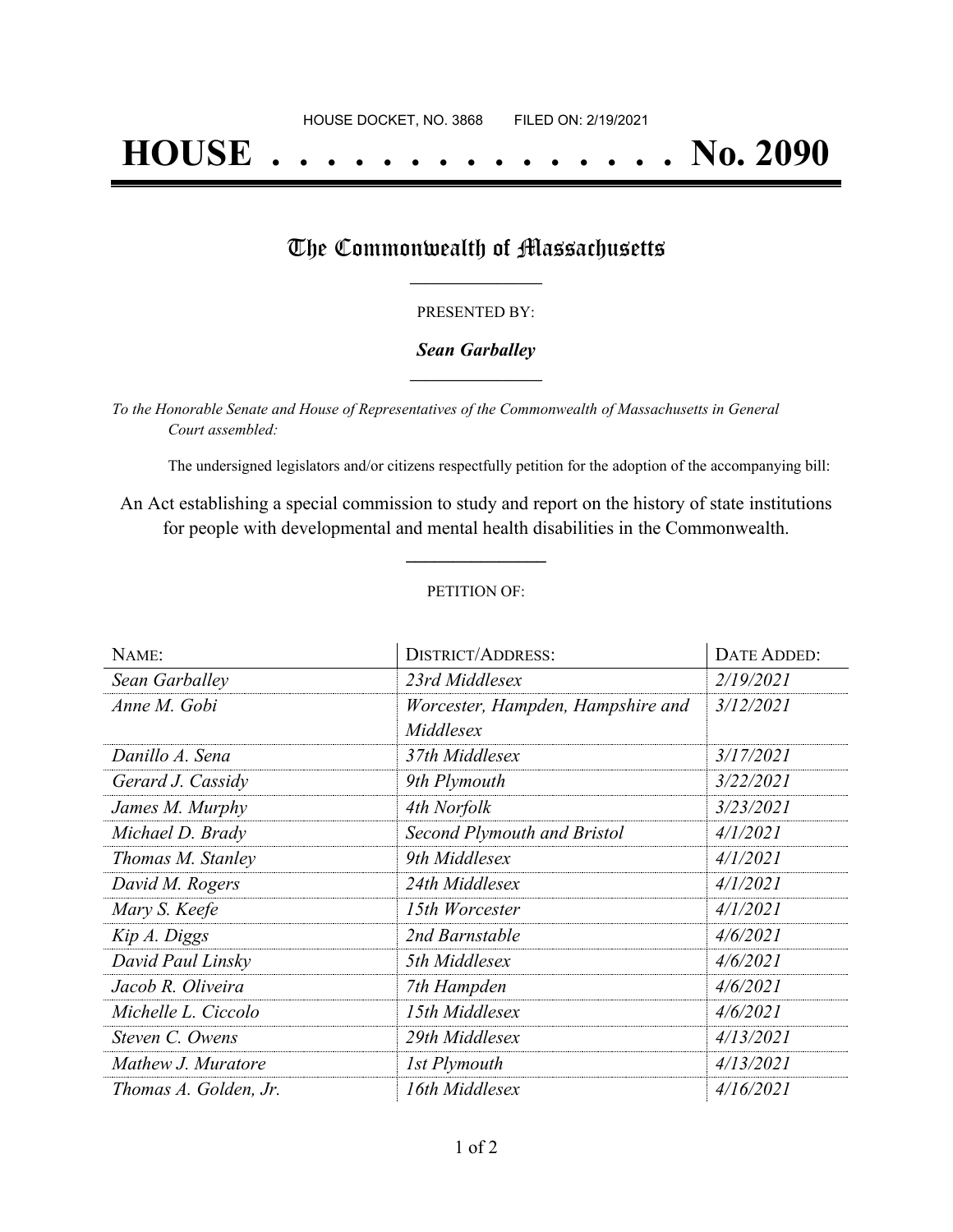| 11th Norfolk    | 4/22/2021 |
|-----------------|-----------|
| 17th Suffolk    | 4/22/2021 |
| 10th Worcester  | 4/26/2021 |
| 3rd Essex       | 5/11/2021 |
| 12th Middlesex  | 5/11/2021 |
| 11th Middlesex  | 6/8/2021  |
| 6th Hampden     | 6/8/2021  |
| 10th Plymouth   | 6/17/2021 |
| 4th Worcester   | 7/26/2021 |
| Fifth Middlesex | 8/5/2021  |
|                 |           |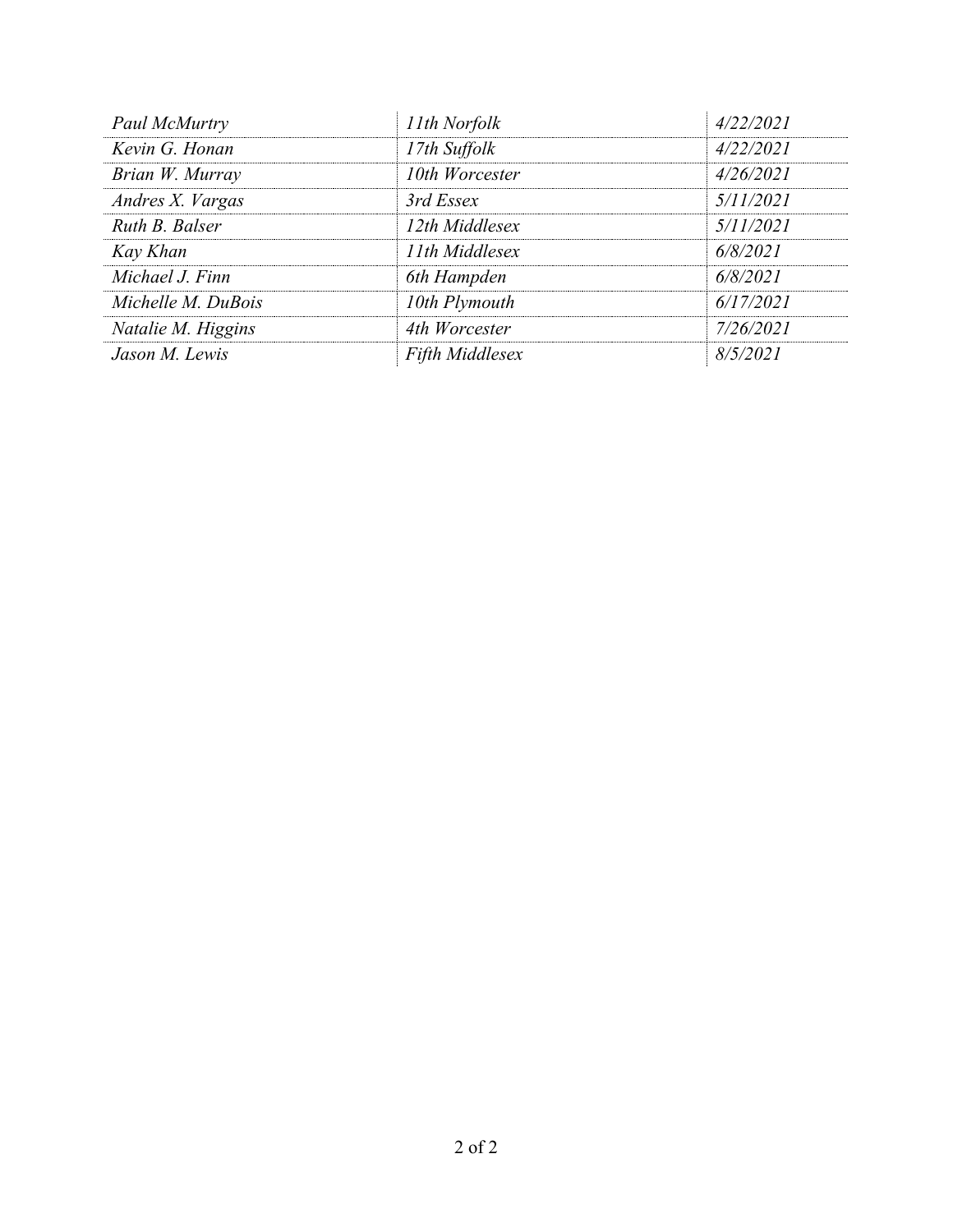## **HOUSE . . . . . . . . . . . . . . . No. 2090**

By Mr. Garballey of Arlington, a petition (accompanied by bill, House, No. 2090) of Sean Garballey and others relative to establishing a special commission to study and report on the history of state institutions for people with developmental and mental health disabilities in the Commonwealth. Mental Health, Substance Use and Recovery.

## The Commonwealth of Massachusetts

**In the One Hundred and Ninety-Second General Court (2021-2022) \_\_\_\_\_\_\_\_\_\_\_\_\_\_\_**

**\_\_\_\_\_\_\_\_\_\_\_\_\_\_\_**

An Act establishing a special commission to study and report on the history of state institutions for people with developmental and mental health disabilities in the Commonwealth.

Be it enacted by the Senate and House of Representatives in General Court assembled, and by the authority *of the same, as follows:*

1 Section 1. There is hereby established a special commission to study and report on the

2 history of state institutions for people with developmental and mental health disabilities in the

3 Commonwealth. The commission shall be independent of supervision or control by any

4 executive agency and shall provide objective perspectives on the matters before it.

 In fulfillment of its responsibility the commission shall (1) review existing records in the possession of the commonwealth from, and related to, the network of state institutions for people with developmental disabilities and mental health issues; (2) examine the current availability of, and barriers to, accessing those records for former residents, their descendants, relatives, and the general public; (3) assess the quality of life of former residents now living in the community; (4) assess and compile records of burial locations for all residents who died while in the care of the commonwealth, (5) determine the likelihood and possible location of unmarked graves at former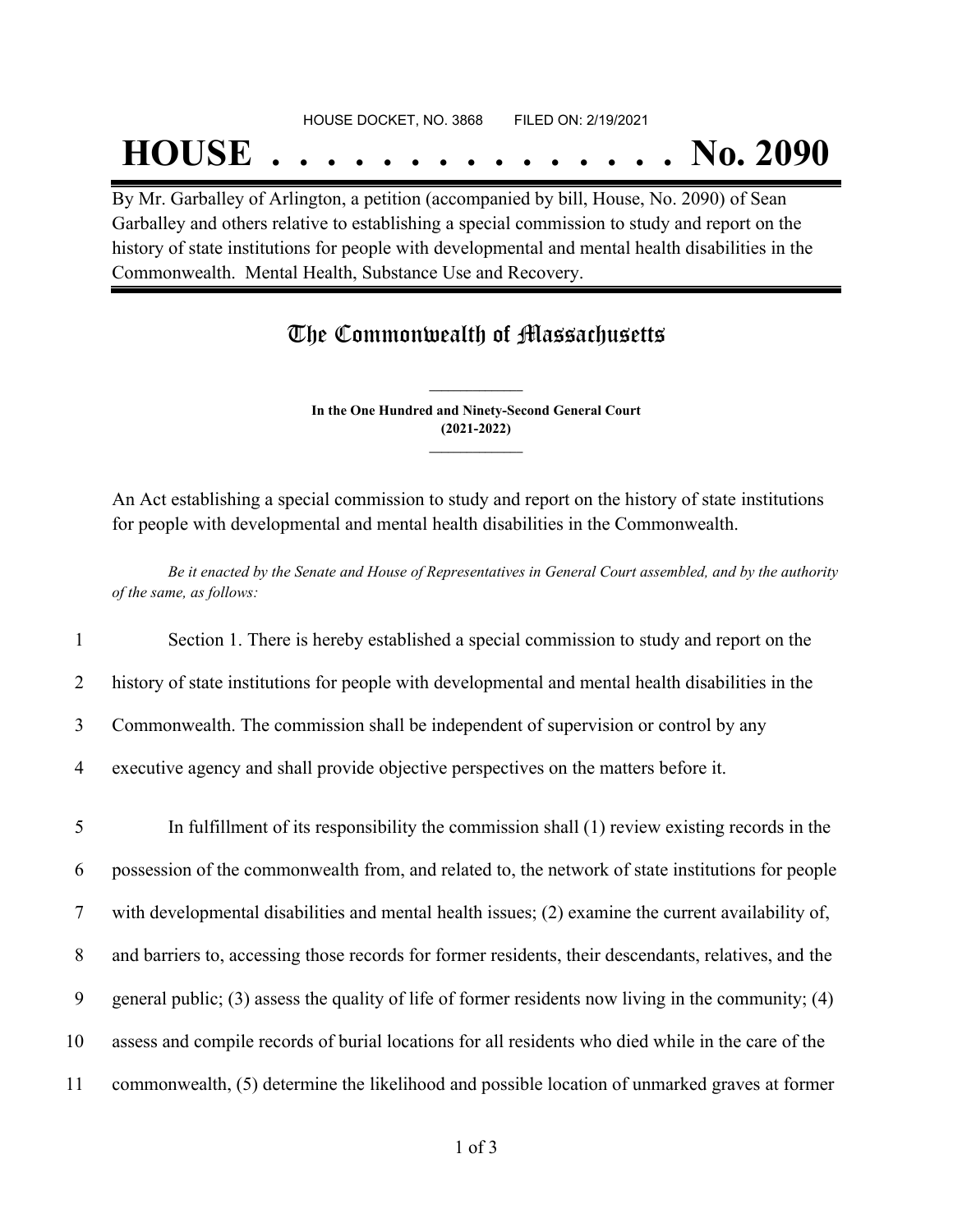state institutions (6) present a human rights framework for public recognition of the commonwealth's guardianship of citizens with disabilities throughout history, including recommendations for memorialization and public education; (7) collect testimonials from former residents of state institutions as part of a human rights report (8) and submit its findings and recommendations to the secretary of the commonwealth, the clerks of the senate and the house of representatives, the chairs of the joint committee on children families and persons with disabilities not later than January 1, 2023. The secretary shall make the report publicly available.

 Section 2. The commission shall consist of 18 members, 1 of whom shall be a designee of the department of health and human services; 1 of whom shall be a designee of the department of developmental services; 1 of whom shall be a designee of the department of mental health; 1 of whom shall be a designee of the secretary of the commonwealth archives; 1 of whom shall be a designee of the secretary of the commonwealth office of the state archaeologist; 2 of whom shall be the chairs of joint committee on persons with disabilities or their designee; 1 of whom shall be a representative of the disabled persons protection commission; 1 of whom shall be a representative of the centers for independent living in Massachusetts; 1 of whom shall be a former resident of a state institution for people with mental illness appointed by the governor; 1 of whom shall be a former resident of a state institution for people with cognitive and developmental disabilities appointed by the governor; 1 of whom shall be designee of the Arc of Massachusetts; 1 of whom shall be a designee of the Disability Law Center; 1 of whom shall be a designee of Mass Advocates Standing Strong; 1 of whom shall be a designee of Mass Advocates Organizing for Change. 1 of whom shall be a community member designated by the governor; 1 of whom shall be a community member designated by the senate president; and 1 of whom shall be a community member designated by speaker of the house of representatives. A majority of the